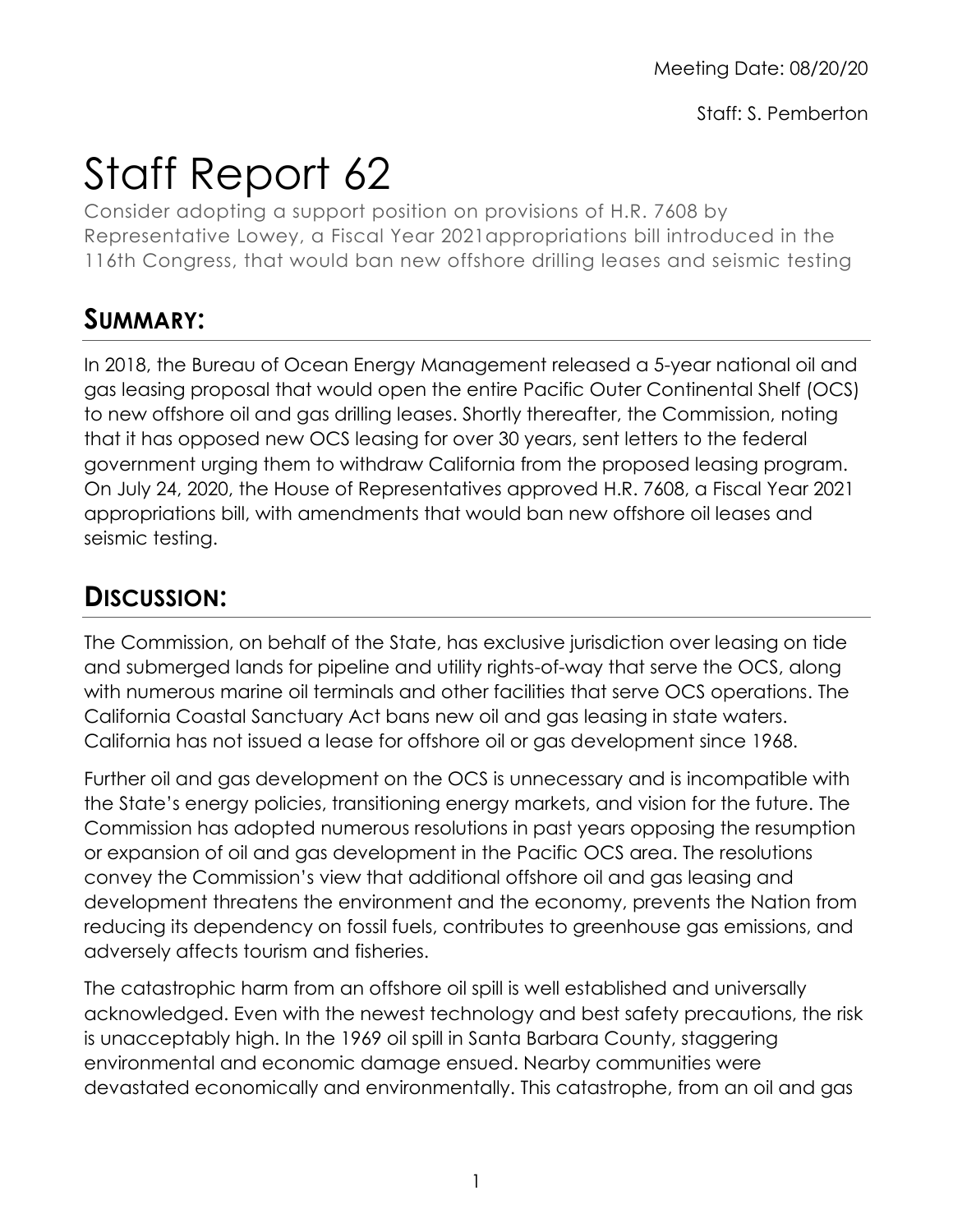lease in the Pacific OCS, resulted in the death of nearly 4,000 birds, and many marine mammals, including sea lions and elephant seals, suspension of commercial fishing, and a decline in tourism. The Deepwater Horizon spill in 2010 showcased the full force of an oil spill and the devastating effect on people, the ocean, and the communities and their economies sustaining the impacts.

As a State, California has perhaps the highest risk from an oil spill and the most to lose. What distinguishes California is that it is the sixth largest economy in the world and the most to lose. California is home to two of the largest ports in the nation—the Long Beach and Los Angeles ports, which are a commercial gateway for the entire United States. California's coastline supports commerce, tourism, recreation, fishing, navigation, marine transportation, public access, and abundant marine life. California's marine transportation and commerce and coastal tourism and recreation support local economies across the country. A thematic characteristic of California's economic drivers that contribute to the U.S. economy is that they are concentrated along the coastline.

Section 119 of H.R. 7608 bans the Secretary of the Interior and Bureau of Ocean Management from using any appropriated funds to conduct or authorize oil and gas preleasing, leasing, or related activities, including but not limited to the issuance of permits for geological and geophysical exploration, in any planning area where the OCS leasing program did not schedule leases. The funding restrictions apply to the formal steps identified by the Department of the Interior and the enabling steps before leasing, including the issuance of permits for geological and geophysical exploration.

Section 408 of H.R. 7608 bans the use of appropriated funds to conduct preleasing, leasing and related activities under either the Mineral Leasing Act or the Outer Continental Shelf Lands Act within the boundaries of a National Monument established under the 1906 American Antiquities Act as the boundary existed on January 20, 2001.

As Oceana, one of the many organizations that support the amendment in H.R. 7608 to ban new offshore drilling leases and seismic testing, stated: "This legislation is an important step toward stopping the president's plans and protecting those who rely on a clean and healthy ocean. We applaud House members for working to protect our coasts from new dirty and dangerous drilling. For nearly three decades, Congress blocked offshore drilling through similar funding measures. We're counting on Congress to once again enact a moratorium on new offshore drilling."

A support position from the Commission on the amendment in H.R. 7608 to ban new offshore drilling leases and seismic testing is consistent with the Commission's past actions and protects California's cherished natural resources.